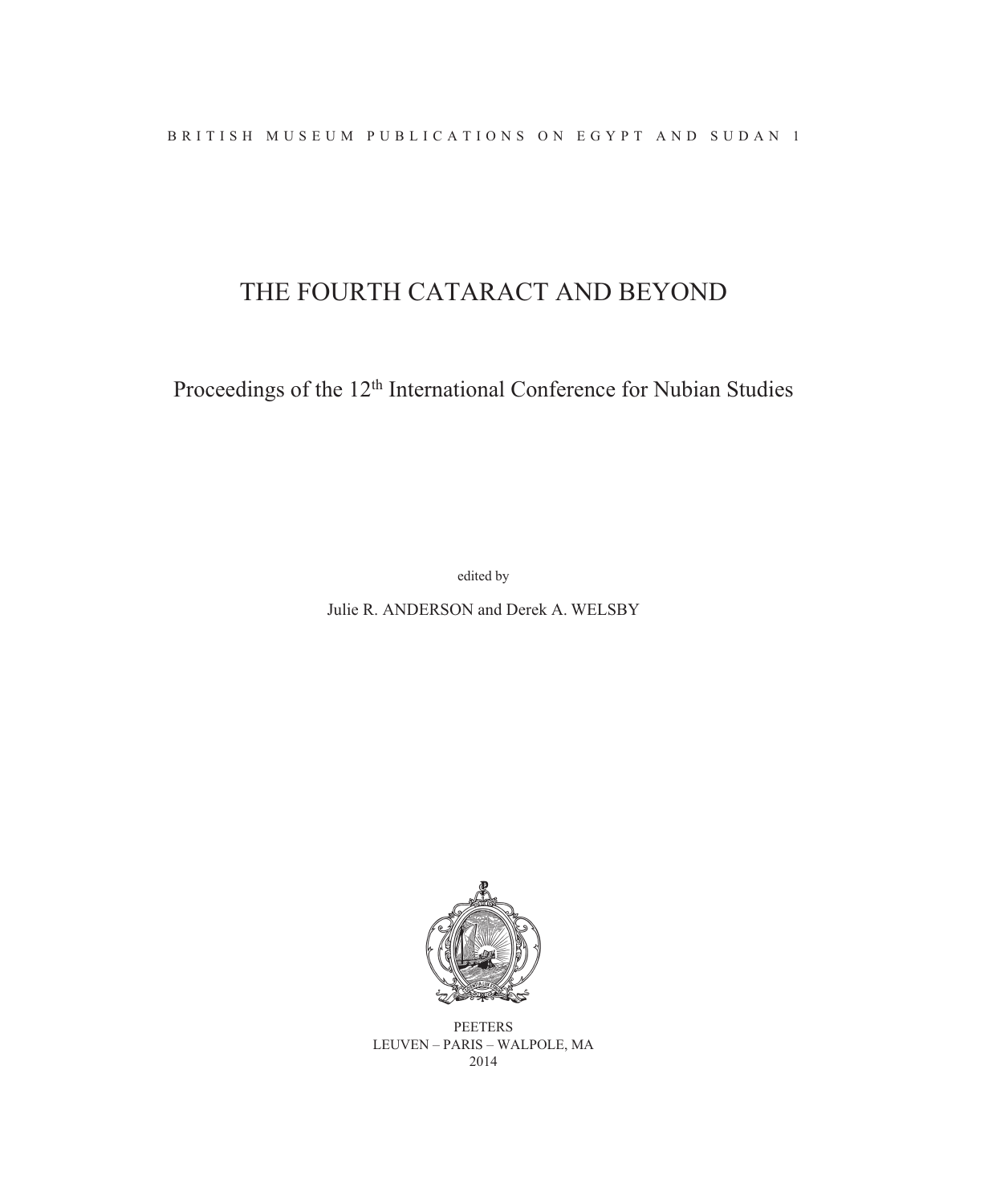## **CONTENTS**

|                                                                                                                              | V            |
|------------------------------------------------------------------------------------------------------------------------------|--------------|
|                                                                                                                              | XV           |
|                                                                                                                              | <b>XXIII</b> |
|                                                                                                                              | <b>XXV</b>   |
|                                                                                                                              | <b>XXVII</b> |
| <b>INTRODUCTION</b>                                                                                                          |              |
| YUSUF FADL HASAN and Derek A. WELSBY                                                                                         | 1            |
| <b>SALAH MOHAMED AHMED</b>                                                                                                   | 5            |
| THE FOURTH CATARACT AND BEYOND - MAIN PAPERS                                                                                 |              |
| <b>PREHISTORY</b>                                                                                                            |              |
| Piotr OSYPIŃSKI                                                                                                              | 9            |
| Matthieu HONEGGER                                                                                                            | 19           |
| Donatella USAI                                                                                                               | 31           |
| Maria Carmela GATTO<br>Recent Advances in the Understanding of Nubian Prehistory in Lower Nubia, Upper Egypt and the Deserts | 45           |
| THE KERMA PERIOD                                                                                                             |              |
| Henryk PANER                                                                                                                 | 53           |

Forty Years Research on Kerma Cultures ................................................................................................ 81

Charles BONNET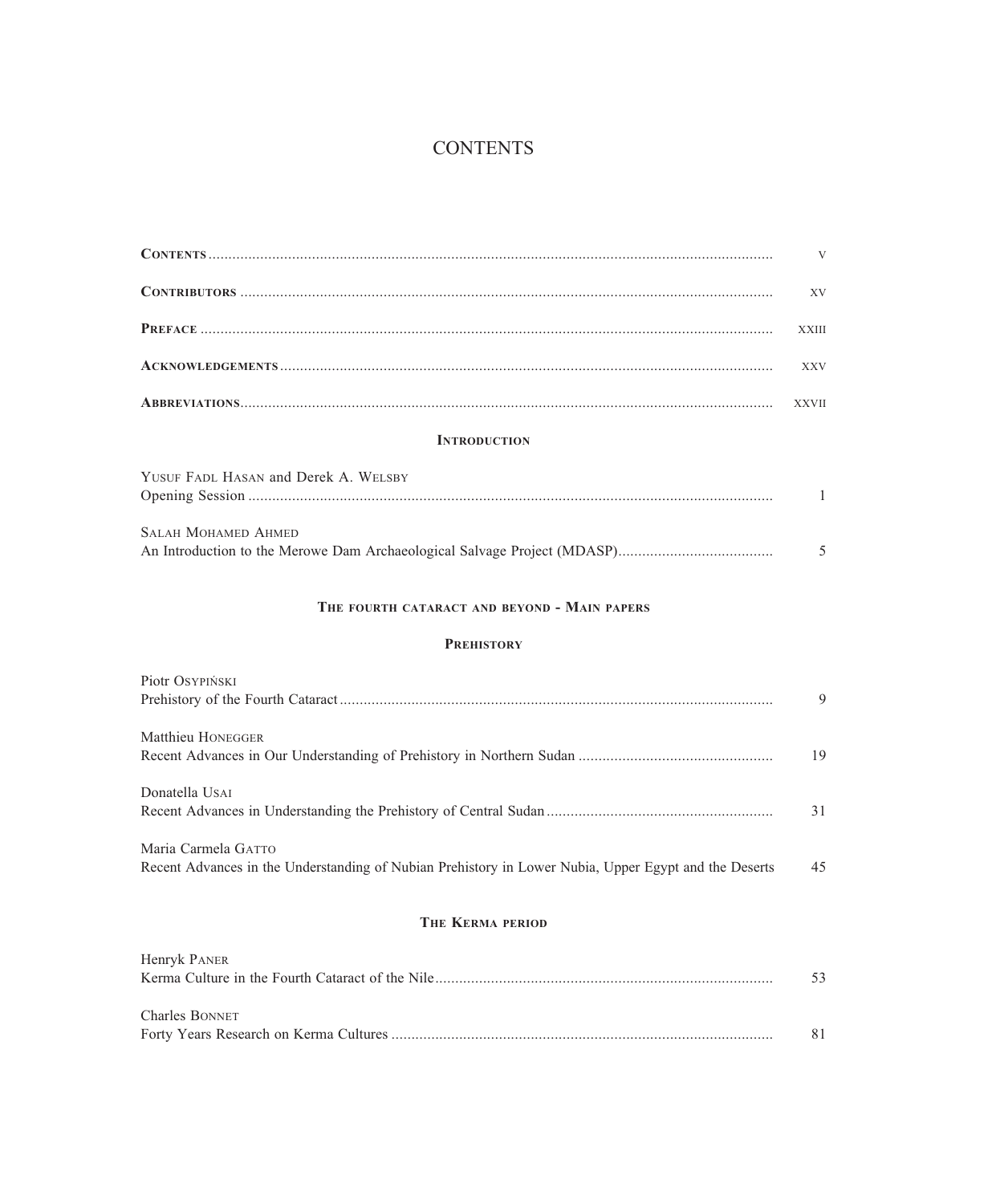| VI                               | <b>CONTENTS</b>            |
|----------------------------------|----------------------------|
| <b>Brigitte GRATIEN</b>          |                            |
| Dominique VALBELLE               |                            |
|                                  | <b>THE KUSHITE PERIOD</b>  |
| <b>SALAH MOHAMED AHMED</b>       |                            |
| Vincent RONDOT                   |                            |
| Angelika LOHWASSER               |                            |
|                                  | <b>THE MEDIEVAL PERIOD</b> |
| Bogdan ŻURAWSKI                  |                            |
| Włodzimierz GODLEWSKI            |                            |
| David N. EDWARDS                 |                            |
| Derek A. WELSBY                  |                            |
|                                  | THE ISLAMIC PERIOD         |
| <b>ABDELRAHMAN ALI MOHAMMED</b>  |                            |
| <b>INTISAR SOGHAYROUN ELZEIN</b> |                            |
| Michael MALLINSON                |                            |
| YUSUF FADL HASAN                 |                            |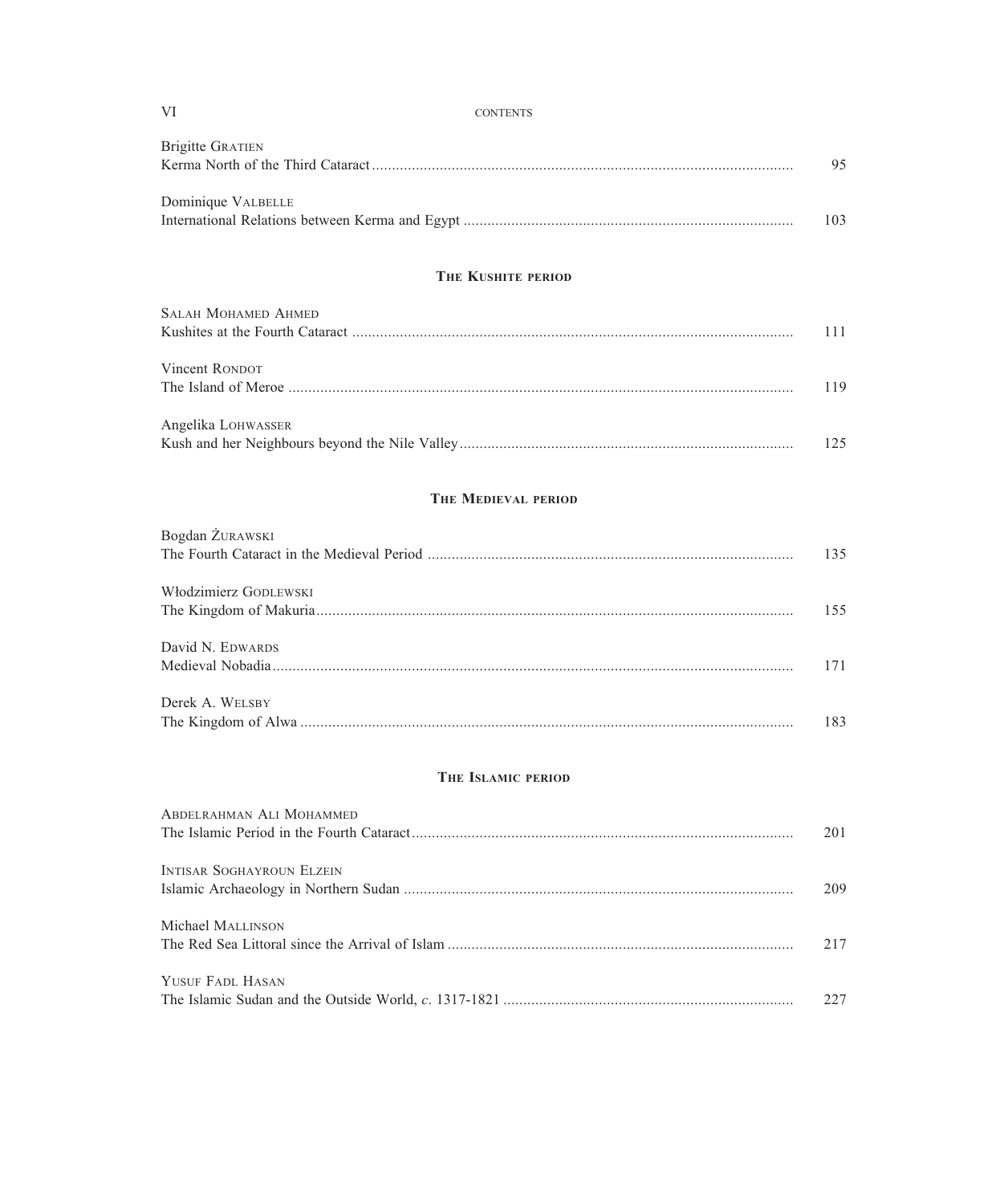#### CONTENTS VII

#### **REPORTS AND RESEARCH PAPERS**

### **PREHISTORY**

| Elena A. A. GARCEA                                                                                                                                                                                                                       |     |
|------------------------------------------------------------------------------------------------------------------------------------------------------------------------------------------------------------------------------------------|-----|
| The Evolution from Large Social Units with Loose Networks into Small Social Units with Tight Networks                                                                                                                                    | 235 |
| Sandro SALVATORI, Donatella USAI, MOHAMED FAROUG ABDELRAHMAN, Antonietta DI MATTEO,<br>Paola IACUMIN, Veerle LINSEELE and MONGEDA KHALEB MAGZOUB<br>Archaeology at el-Khiday: New Insight on the Prehistory and History of Central Sudan | 243 |
| Andrea ZERBONI<br>The Geoarchaeological Contribution to the el-Salha Project: From Site to Landscape at el-Khiday                                                                                                                        | 259 |
| Tina JAKOB<br>A Bioarchaeological Appraisal of the Human Skeletal Remains from el-Khiday 2, Central Sudan                                                                                                                                | 271 |
| ABDELRAHIM M. KHABIR<br>Typological and Technological Examinations of Neolithic Pottery from Khartoum Province, Sudan                                                                                                                    | 279 |
| <b>AZHARI MUSTAFA SADIG</b><br>Child Burials: A Funerary Practice in the Middle Nile Region. Evidence from the Late Neolithic Site                                                                                                       | 285 |
| Przemek BOBROWSKI, Agnieszka CzEKAJ-ZASTAWNY and Romuald SCHILD<br>Gebel el-Muqaddas (site E-06-4). The Early Neolithic Tumuli from Nabta Playa (Western Desert, Egypt)                                                                  | 293 |
| HEBA-TALLAH A. A. IBRAHIM                                                                                                                                                                                                                | 303 |
| <b>KERMA AND CONTEMPORARY CULTURES</b>                                                                                                                                                                                                   |     |
| George HERBST and Stuart Tyson SMITH<br>Pre-Kerma Transition at the Nile Fourth Cataract: First Assessments of a Multi-component, Stratified                                                                                             | 311 |
| Magdalena WŁODARSKA<br>Kerma Burials in the Fourth Cataract Region – Three Seasons of Excavations at Shemkhiya                                                                                                                           | 321 |
| Geoff EMBERLING, Bruce B. WILLIAMS, Megan INGVOLDSTAD and Thomas R. JAMES                                                                                                                                                                | 329 |
| Enrico DIRMINTI<br>Between Kerma and Avaris: The First Kingdom of Kush and Egypt during the Second Intermediate Period                                                                                                                   | 337 |
| Pernille BANGSGAARD<br>Nubian Faunal Practices - Exploring the C-Group "Pastoral Ideal" at Nine Cemeteries                                                                                                                               | 347 |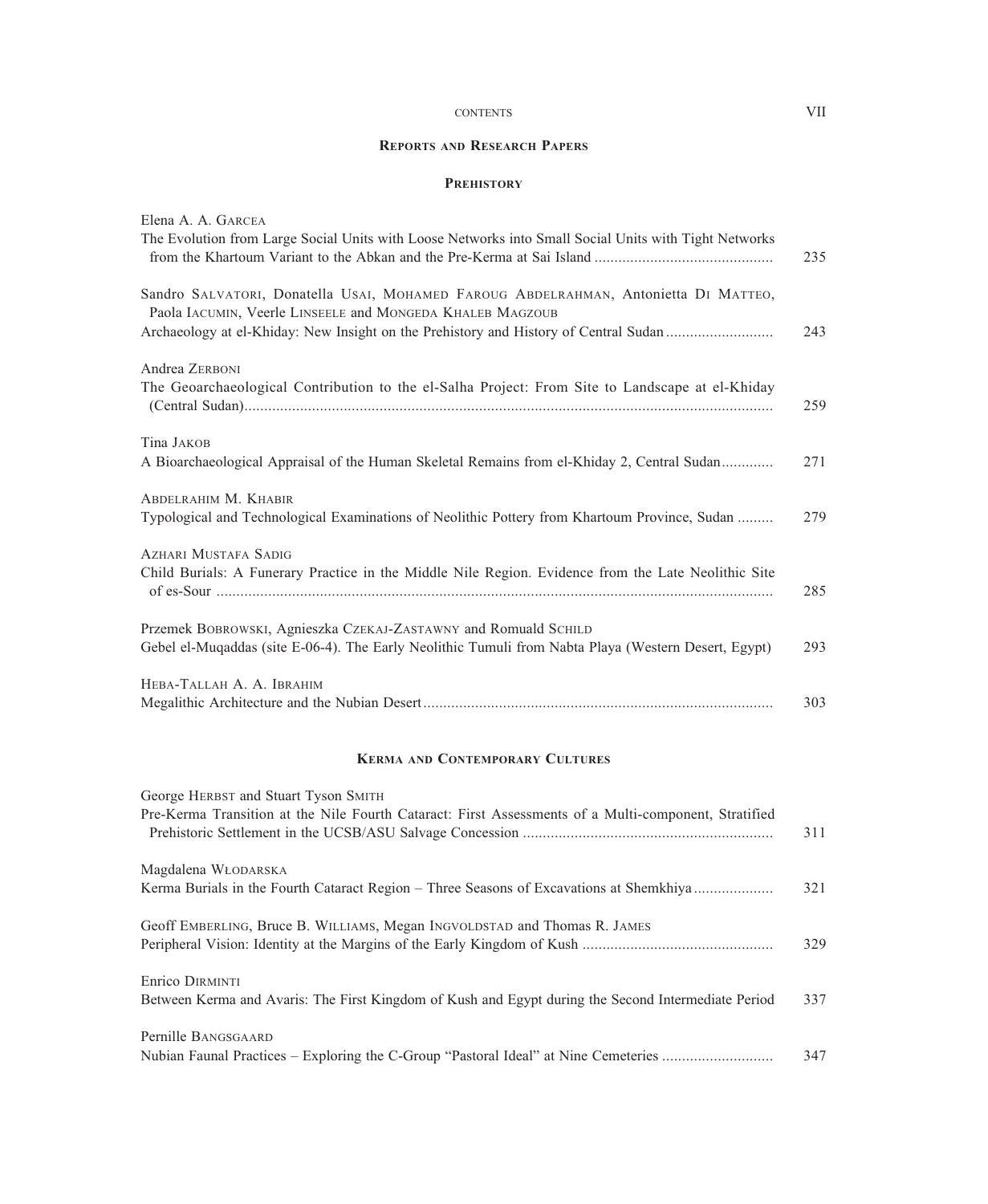| <b>PHARAONIC</b>                                                                                                                                    |     |
|-----------------------------------------------------------------------------------------------------------------------------------------------------|-----|
| Florence DOYEN                                                                                                                                      | 367 |
| Giulia D'ERCOLE, Giacomo ERAMO and Italo M. MUNTONI<br>Archaeometric Approaches to Ceramic Manufacture and Traditions at Sai Island, Northern Sudan | 377 |
| Lauriane MIELLÉ<br>Nubian Traditions on the Ceramics Found in the Pharaonic Town on Sai Island                                                      | 387 |
| Giacomo CAVILLIER                                                                                                                                   | 393 |
| W. Vivian DAVIES                                                                                                                                    | 399 |
| Kate SPENCE and Pamela ROSE                                                                                                                         | 409 |
| Philippe RUFFIEUX                                                                                                                                   | 417 |
| Stuart Tyson SMITH and Michele R. BUZON<br>Colonial Entanglements: "Egyptianization" in Egypt's Nubian Empire and the Nubian Dynasty                | 431 |
| <b>Doris PEMLER</b><br>Looking for Nubians in Egypt. Taking a Look at the Iconographic Evidence from the 1 <sup>st</sup> Intermediate Period        | 443 |
| Natalie A. POMERANTSEVA                                                                                                                             | 451 |
| <b>Neal SPENCER</b>                                                                                                                                 | 457 |
| Michaela BINDER<br>Cultural Traditions and Transitions During the New Kingdom Colonial Period and Its Aftermath – Recent                            | 487 |
| Danièle MICHAUX-COLOMBOT<br>Pitfall Concepts in the Round of 'Nubia': Ta-Sety, Nehesy, Medja, Maga and Punt Revisited                               | 507 |
| Alfredo CASTIGLIONI and Angelo CASTIGLIONI                                                                                                          | 523 |

Linking the Eastern Desert and the Nile Valley: Pan-Grave People from the Late Middle Kingdom to

the Early New Kingdom  ....................................................................................................................... 357

Petra WESCHENFELDER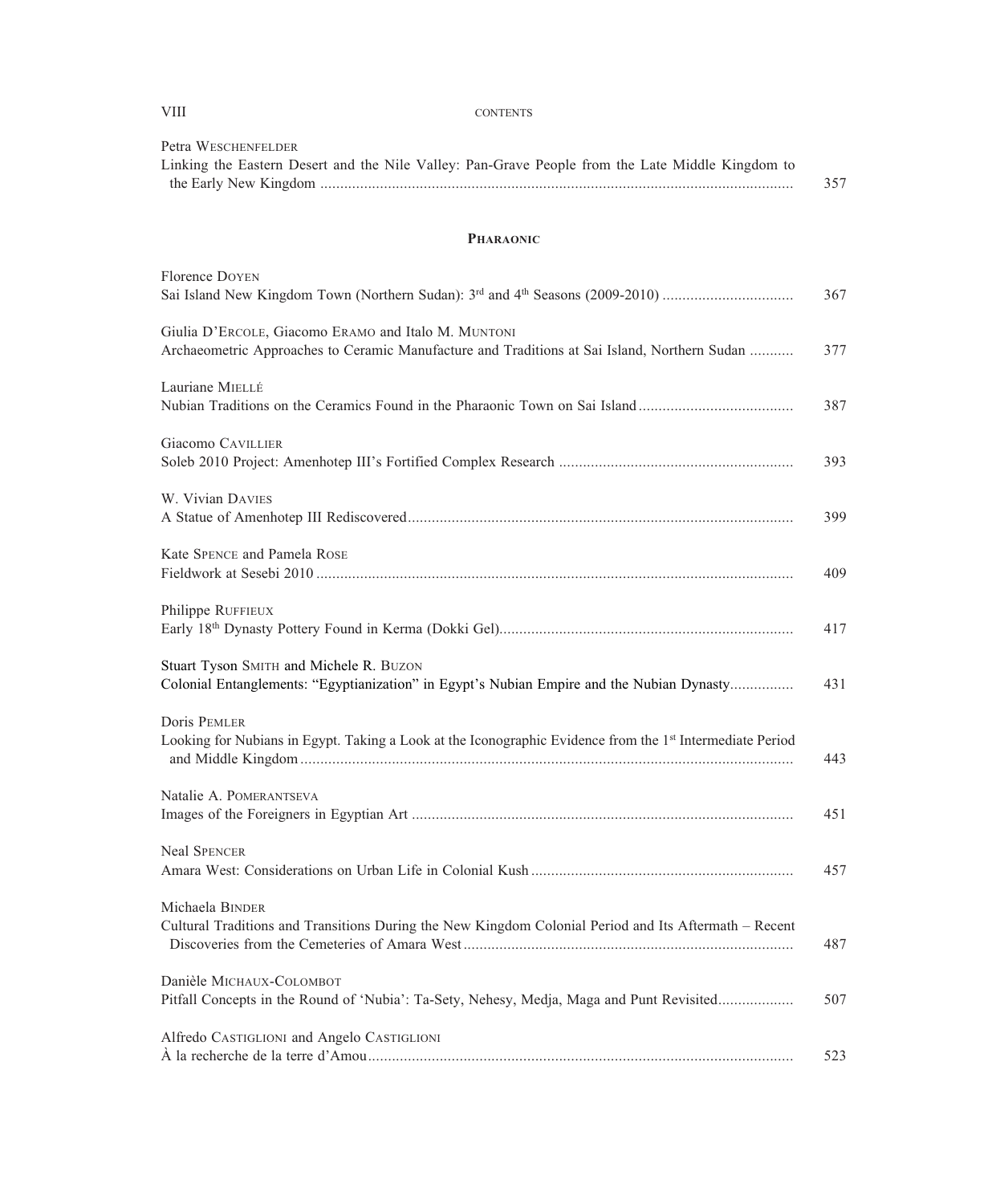#### CONTENTS IX

#### **KUSHITE**

| EL-SAMANI AL-NASRI MOHAMMED AHMED                                                                                              | 531 |
|--------------------------------------------------------------------------------------------------------------------------------|-----|
| Jean REVEZ<br>The Role of the Kings' Brothers in the Transmission of Royal Power in Ancient Egypt and Kush: A Cross-           | 537 |
| Friederike JESSE<br>On the Borders of Kushite Power - The Gala Abu Ahmed Fortress in Lower Wadi Howar, Northern Sudan          | 545 |
| Michael H. ZACH                                                                                                                | 557 |
| Stanley M. BURSTEIN                                                                                                            | 573 |
| Jeremy POPE                                                                                                                    | 577 |
| Maria Iride PASQUALI<br>On the Traces of Nubians: Notes on the Relations between Romans and Meroites                           | 583 |
| <b>IKHLAS ABDUL LATIEF</b>                                                                                                     | 587 |
| Amarillis POMPEI                                                                                                               | 591 |
| Katarina ALDENHOVEN                                                                                                            | 601 |
| Julie R. ANDERSON and SALAH MOHAMED AHMED                                                                                      | 613 |
| László Török<br>Quality, Style, and Nubianness. Prolegomena to a History of Meroitic Sculpture                                 | 621 |
| MURTADA BUSHARA MOHAMMED                                                                                                       | 635 |
| Julia BUDKA                                                                                                                    | 641 |
| <b>Brigitte BALANDA</b><br>Protecting the Mummy – A Reinterpretation of Shabtis in Napatan Funerary Customs                    | 655 |
| <b>Timothy KENDALL</b><br>Reused Relief Blocks of Piankhy from B 900: Toward a Decipherment of the Osiris Cult at Jebel Barkal | 663 |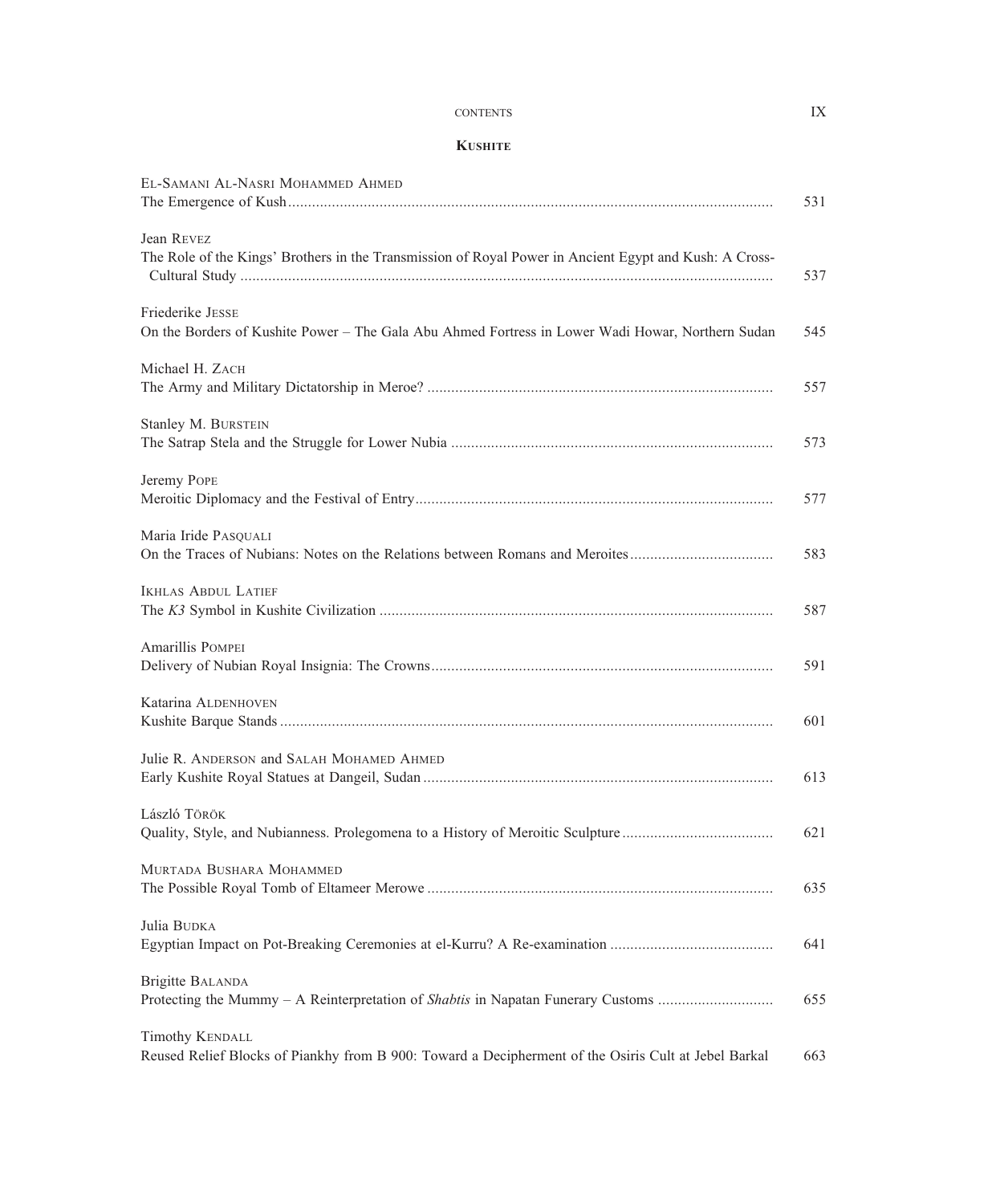| Svetlana BERSINAT<br>Sabazios dans les pays de la vallée du Nil. Variétés régionales de l'image et du culte                                                                                                                                            | 687 |
|--------------------------------------------------------------------------------------------------------------------------------------------------------------------------------------------------------------------------------------------------------|-----|
| Emanuele M. CIAMPINI and Grażyna BAKOWSKA-CZERNER                                                                                                                                                                                                      | 695 |
| Tracey SWEEK, Julie R. ANDERSON, SALAH MOHAMED AHMED and Satoko TANIMOTO                                                                                                                                                                               | 703 |
| Karla KROEPER                                                                                                                                                                                                                                          | 711 |
| Pawel WOLF, Ulrike NOWOTNICK and Catharine HOF                                                                                                                                                                                                         | 719 |
| Eugenio FANTUSATI, Eleonora KORMYSHEVA and Svetlana MALYKH                                                                                                                                                                                             | 739 |
| Richard A. LOBBAN<br>Preliminary Findings at Abu Erteila: A Meroitic and Early Christian Site in Sudan                                                                                                                                                 | 759 |
| Michel BAUD†                                                                                                                                                                                                                                           | 763 |
| Marc MAILLOT                                                                                                                                                                                                                                           | 783 |
| <b>Vincent FRANCIGNY</b>                                                                                                                                                                                                                               | 797 |
| <b>MAHMOUD SULIMAN BASHIR</b>                                                                                                                                                                                                                          | 805 |
| Tsubasa SAKAMOTO<br>Chronology of Meroitic Graves in Northern Sudan: Agency, Power and Society                                                                                                                                                         | 809 |
| Serge FENEUILLE, Jean-Pierre LETOURNEUX and Marie BOUCHAR<br>Archaeological Information Extracted from a Comparative Study of Samples of Mortar Collected on<br>Various Ancient Monuments in the Nile Valley between the Third and the Sixth Cataracts | 827 |
| <b>MEDIEVAL</b>                                                                                                                                                                                                                                        |     |
| Marek CHŁODNICKI                                                                                                                                                                                                                                       | 833 |

| Brenda J. BAKER                                                                                           |     |
|-----------------------------------------------------------------------------------------------------------|-----|
| Tracking Transitions in the Fourth Cataract Region of el-Ginefab: Results of the Arizona State University |     |
|                                                                                                           | 841 |

## X CONTENTS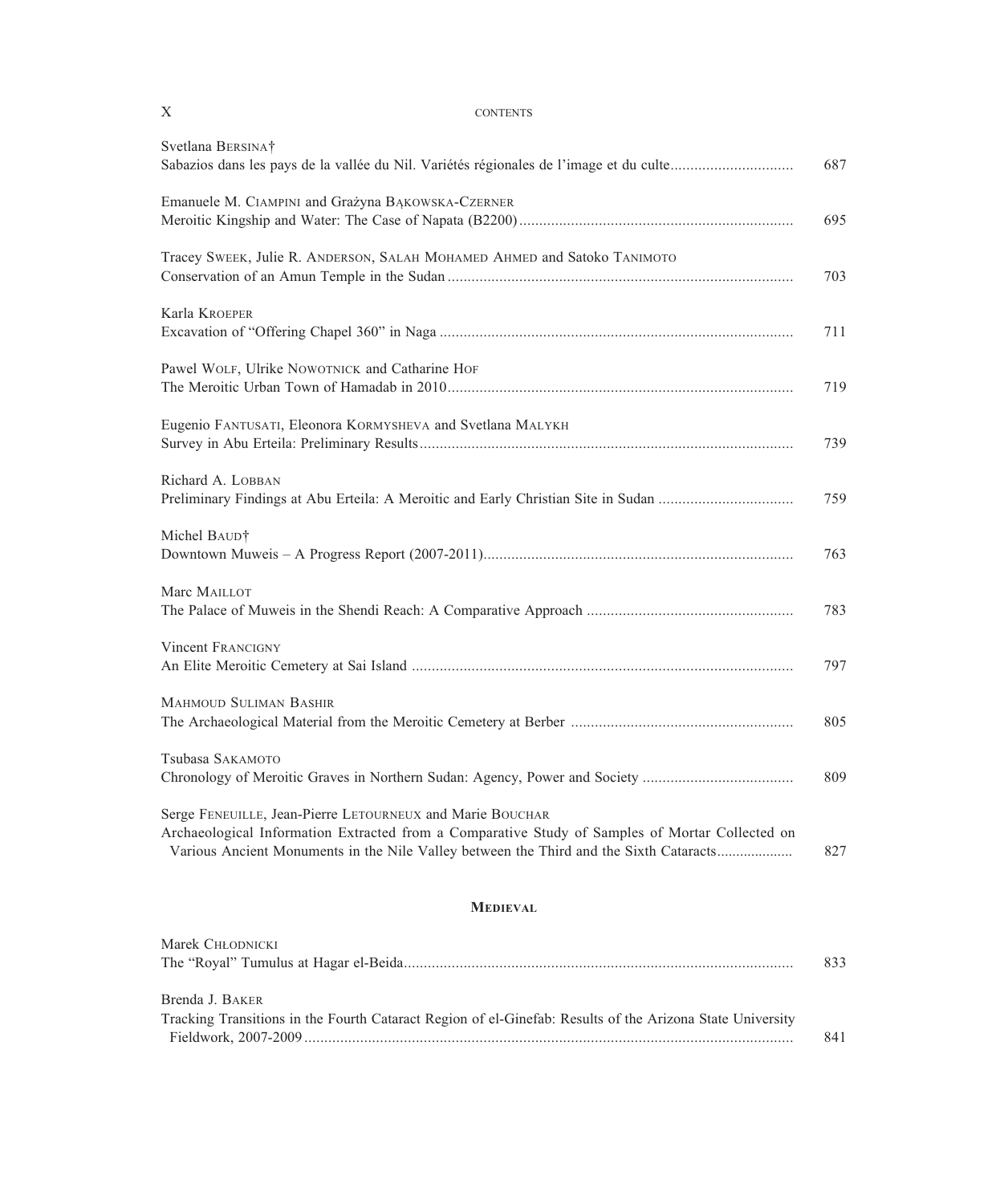#### CONTENTS XI

| Eugen STROUHAL                                                                                                                        | 857 |
|---------------------------------------------------------------------------------------------------------------------------------------|-----|
| Artur OBŁUSKI                                                                                                                         | 867 |
| William Y. ADAMS                                                                                                                      | 875 |
| Bogdan ŻURAWSKI<br>Meroitic to Medieval Occupation Upriver from Dongola. Excavations at Banganarti and Selib in 2010                  | 887 |
| Mariusz DRZEWIECKI                                                                                                                    | 901 |
| Marta OSYPIŃSKA                                                                                                                       | 909 |
| Małgorzata MARTENS-CZARNECKA<br>Nubian Representations of Nativity Discovered in the Monastery in Old Dongola                         | 917 |
| Magdalena WOZNIAK                                                                                                                     | 929 |
| Dobrochna ZIELIŃSKA<br>The Iconography of Power – The Power of Iconography: The Nubian Royal Ideology and Its Expression              | 943 |
| Adam ŁAJTAR<br>A Survey of Christian Textual Finds from Gebel Adda in the Collections of the Royal Ontario Museum,                    | 951 |
| Giovanni RUFFINI<br>May God Increase Your Years: Unpublished Old Nubian Correspondence from Qasr Ibrim                                | 961 |
| Grzegorz OCHAŁA                                                                                                                       | 971 |
| Claudia NÄSER and Alexandros TSAKOS<br>From Bits and Pieces. A Corpus of Medieval Manuscripts from the Humboldt University (H.U.N.E.) | 977 |
| Alexandros TSAKOS and Henriette HAFSAAS-TSAKOS                                                                                        | 985 |
| Robin SEIGNOBOS<br>Nubia and Nubians in Medieval Latin Culture. The Evidence of Maps (12 <sup>th</sup> -14 <sup>th</sup> Century)     | 989 |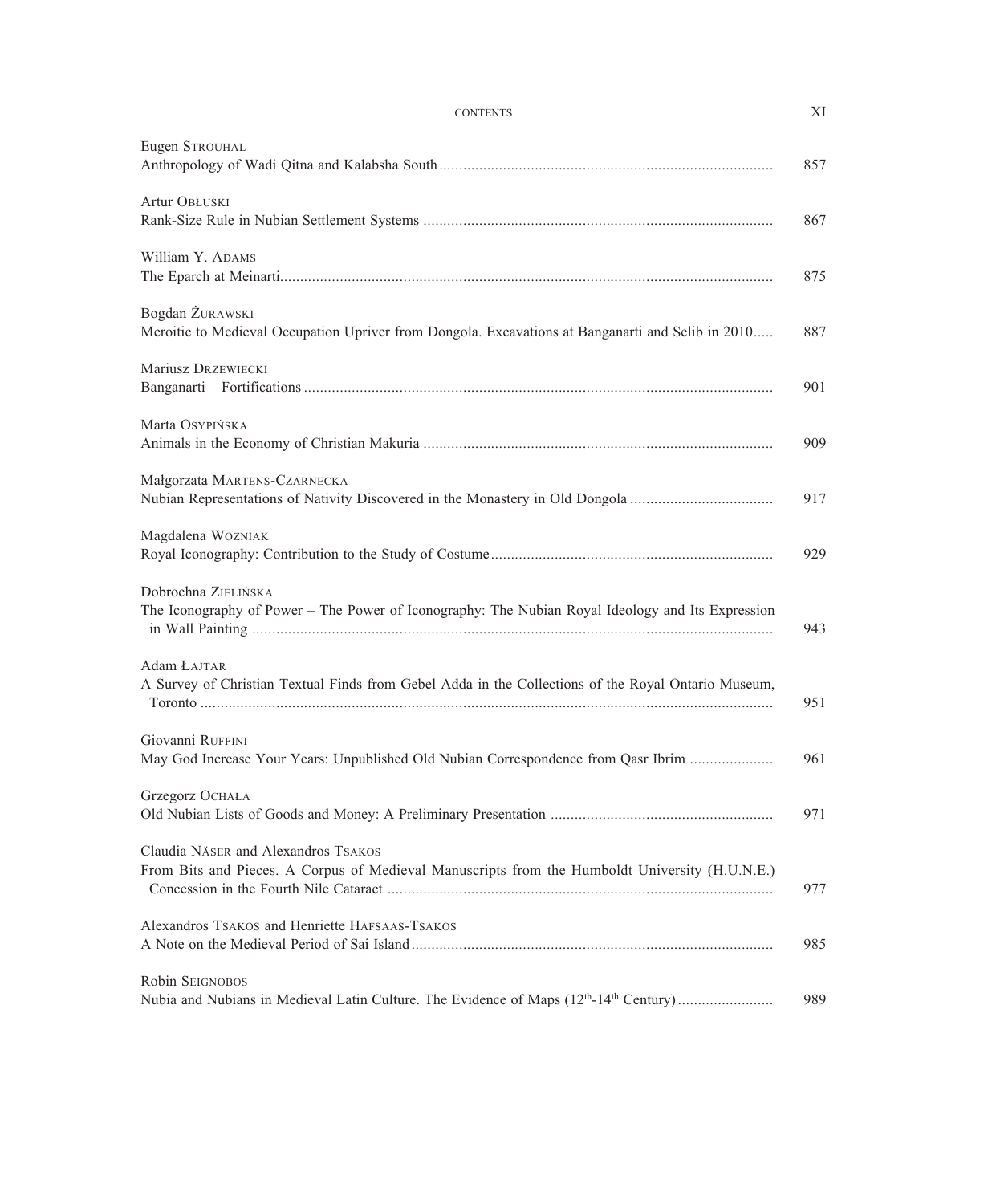### XII CONTENTS

#### **ISLAMIC TO MODERN**

| NADA BABEKIR MOHAMMED                                                                                                       | 1005 |
|-----------------------------------------------------------------------------------------------------------------------------|------|
| RAGEH Z. MOHAMED<br>Bani Ady, Darb el-Arbaiin's Last Station between Upper Egypt and Nubia in the Islamic period            | 1009 |
| Alex DE VOOGT                                                                                                               | 1017 |
| HAIFA MOHAMMED HASSAN ELTAYEB                                                                                               | 1021 |
| Armgard GOO-GRAUER                                                                                                          | 1025 |
| Anne M. JENNINGS                                                                                                            | 1027 |
| <b>Costanza DE SIMONE</b>                                                                                                   | 1031 |
| Salomé ZURINAGA<br>The Preservation of the Documentary Heritage of the 'Nubian Campaign' kept at the Spanish National       | 1035 |
| <b>MULTI-PERIOD</b>                                                                                                         |      |
| KABBASHI HUSSEIN GISSEMA                                                                                                    | 1049 |
| <b>FAWZI HASSAN BAKHEIT</b>                                                                                                 | 1057 |
| Joanna THEN-OBŁUSKA<br>The Code of the Hidden Beads – From the Kerma to the Islamic Period According to the Fourth Cataract | 1069 |
| Ross Thomas<br>Changing Societies in the Fourth Cataract: Identity Displayed through Ceramic Use and Consumption            | 1091 |
| YAHIA FADL TAHIR                                                                                                            | 1099 |
| ALI OSMAN MOHAMED SALIH<br>Archaeology and Settlement in the Third Cataract Region. Abu Fatma: A Nubian Settlement from the | 1107 |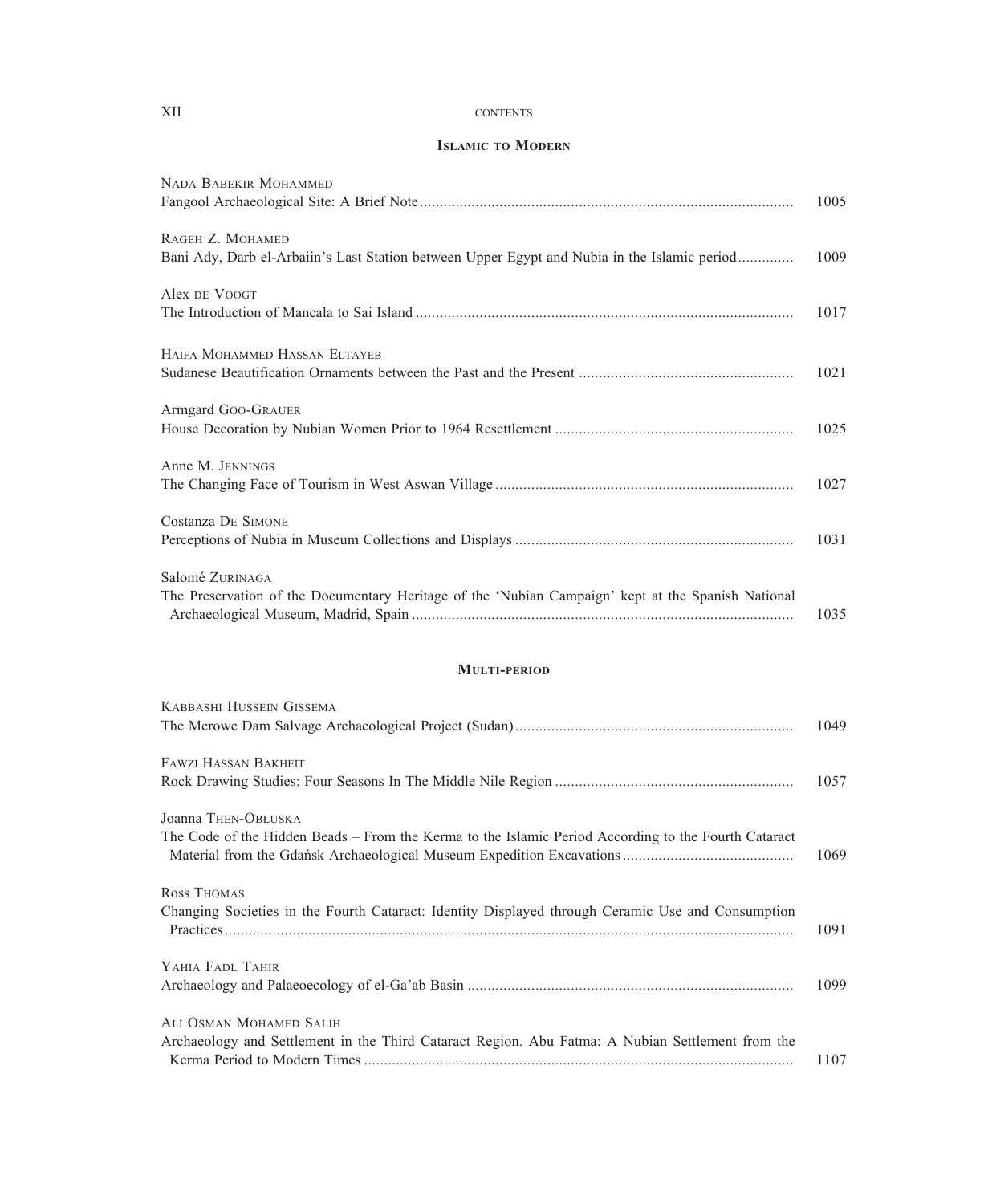#### CONTENTS XIII

| Margaret JUDD                                                                                                                       | 1115 |
|-------------------------------------------------------------------------------------------------------------------------------------|------|
| <b>SIDDIG BABIKER AHMED</b><br>The Archaeological and Ethnographical Reconnaissance in the Sabaloka Area (Western Bank of the Nile, | 1125 |
| <b>Tim KARBERG</b>                                                                                                                  |      |
| Rock Art from Wadi Abu Dom. Recent Discoveries of the W.A.D.I. Project (Münster/Germany)                                            | 1135 |
| <b>KHIDIR ADAM EISA</b>                                                                                                             |      |
| The Recent Archaeological Survey and Salvage Excavations on the Eastern Bank of the White Nile,                                     | 1143 |
| Andrea MANZO                                                                                                                        |      |
|                                                                                                                                     | 1149 |
| YOUSIF ELOBEID ELSHEIKH SALIH                                                                                                       |      |
|                                                                                                                                     | 1159 |

#### LANGUAGE AND LINGUISTICS

| Claude RILLY                                                                                                |  |
|-------------------------------------------------------------------------------------------------------------|--|
| Herman BELL                                                                                                 |  |
| A World Heritage Alphabet: The Role of Old Nubian in the Revitalization of the Modern Nubian Languages 1189 |  |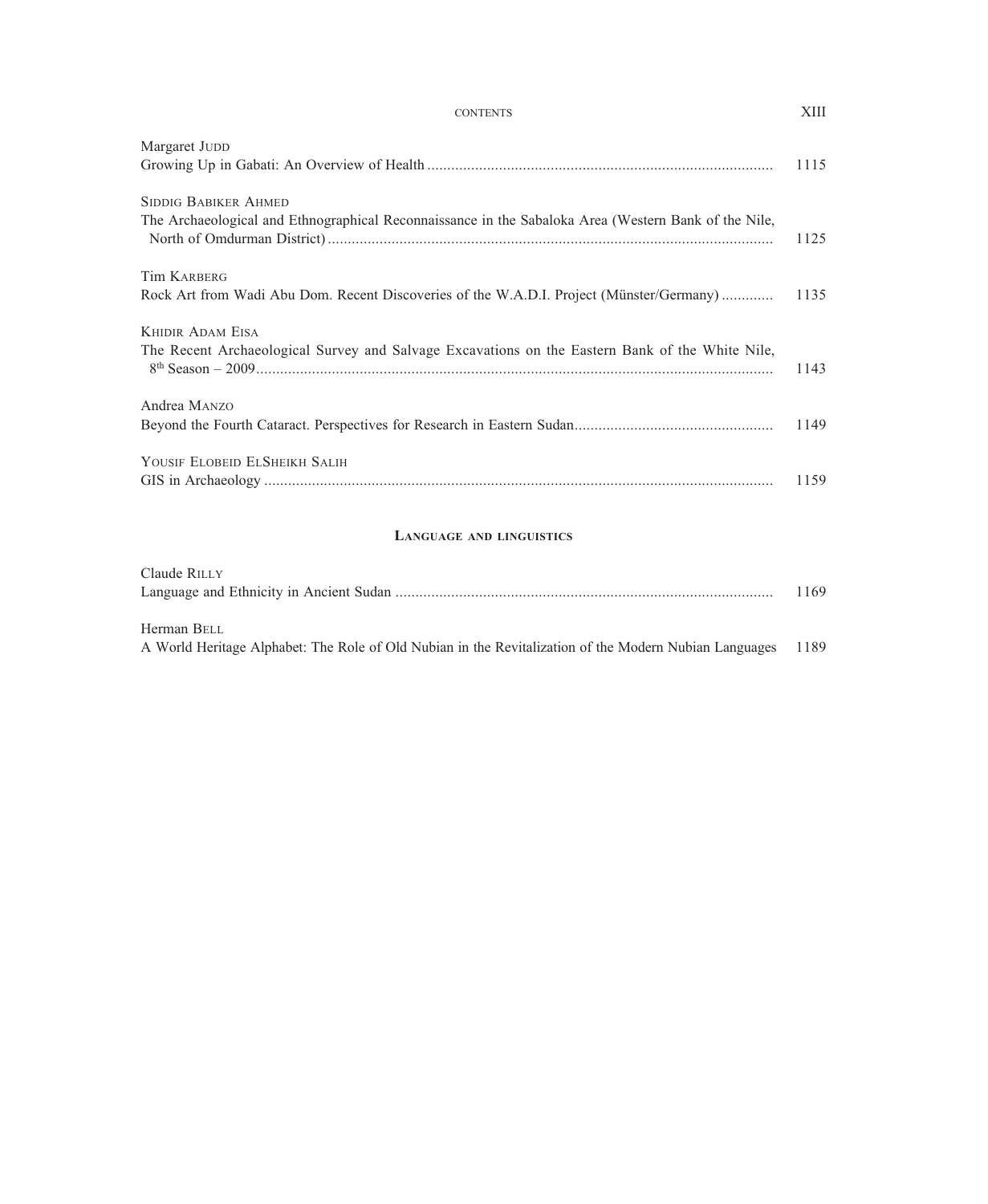## FROM BITS AND PIECES. A CORPUS OF MEDIEVAL MANUSCRIPTS FROM THE HUMBOLDT UNIVERSITY (H.U.N.E.) CONCESSION IN THE FOURTH NILE CATARACT

## CLAUDIA NÄSER AND ALEXANDROS TSAKOS

In 2007, the Humboldt University Nubian Expedition excavated a church on the island of Sur above the Fourth Nile Cataract, within the scope of the Merowe Dam Archaeological Salvage Project. The church, SR022.A, was part of a larger site at the northern tip of Sur, which had first been recorded in 2004 and turned out to be the largest medieval site within the concession area.1 Its surface appearance, however, was much disturbed, and individual components as well as its overall extent were hard to determine. The rubble heap of the church was flanked by cemetery areas on two sides.<sup>2</sup> On the gentle slope towards the river, obscure traces of occupation and scant architectural remains showed at the surface. Several points suggest that SR022 may have been a monastic complex – which would be the first and only one recognised in the Fourth Cataract.

The drafting of a site plan was postponed to the 2006 field season, when extensive surface clearing and test excavations would have provided a better insight into the general layout of the site. In that season, however, H.U.N.E. had to leave the Fourth Cataract without being able to work due to the request of the Manasir.<sup>3</sup> When, one year later, in 2007, favourable circumstances allowed us to return to the site, we decided to immediately turn to the excavation of its main feature, the church, and postpone all other activities. The conflicts with the Manasir again prevented a planned final season in 2008 and thus any further work that might have clarified open questions as that of the general nature of SR022.

SR022.A is the largest church recorded in the Fourth Cataract. Although some wall sections in the southwestern part of the building are missing, the crossshaped layout with dimensions of roughly 17 x 15m is clearly recognizable (Figure 1).4 SR022.A was built of mud brick; of the original painted wall decorations only

scant remains survived. A special feature is the oblong sacristy behind the sanctuary, which was accessible from the south -eastern corner room. The preliminary analysis of the architecture and the pottery indicate that the church dates from Classic Christian times, possibly the  $10<sup>th</sup>$  century AD.<sup>5</sup>

Among the rich finds from SR022.A was a corpus of medieval manuscripts. Though greatly fragmented, it represents the most important find of textual material from medieval Nubia in the last decades. Previous to its discovery, similar manuscripts were only known from Lower Nubia, and no comparable discovery has been made in the last 40 years elsewhere in the Middle Nile Valley. The find came from the rear part of the church, namely the area of the oblong sacristy, where it was dispersed close to the modern surface in a layer



Figure 1. Ground-plan of church SR022.A (recording and drawing: Daniela Billig, H.U.N.E.).

<sup>1</sup> See Näser 2004, 127-128; 2005, 85-86.

<sup>2</sup> From one of them, a fragment of a terracotta grave stela was collected; see Näser 2004, 128, fig. 12; 2005, 85-86, fig. 12 and Tsakos 2007, 241-243.

<sup>3</sup> See Näser and Kleinitz 2010; Kleinitz and Näser 2011.

<sup>4</sup> For a preliminary description see Billig 2007; 2008; cf. also Näser 2007, 44-45; 2008, 77.

<sup>5</sup> See Billig 2007; 2008; Näser 2007, 44-45; 2008, 78; Pluskota 2008 on the pottery finds. A detailed publication of the entire complex is currently being prepared by Daniela Billig as part of her PhD research.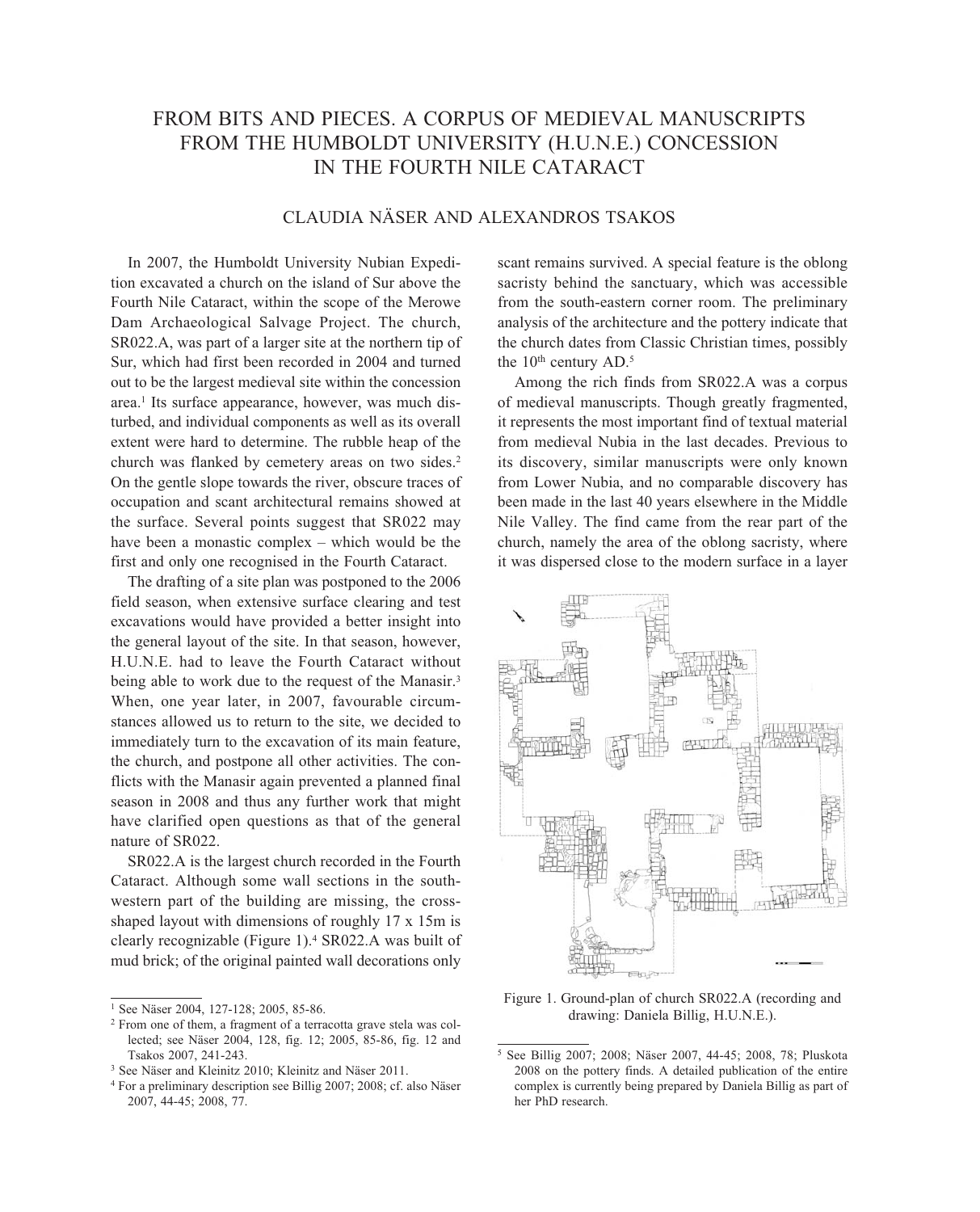of loose wind-blown sand, which apparently represented the filling of a sub-recent disturbance. Through a grant of the Packard Humanities Institute (PHI) it was possible to bring a specialist restorer from Berlin to Khartoum at short notice in summer 2007 in order to undertake emergency treatment on the find and prepare it for transportation. Subsequently, all fragments were sent to Berlin, where they underwent extensive conservation measures, again enabled by a generous grant of the Packard Humanities Institute.<sup>6</sup>

The exact volume of the manuscript find from SR022.A is hard to quantify. The preserved fragments amount to several hundred, but they include many tiny bits and pieces. What we can say at the present stage of research is that the corpus comprises five major components:

- The first constitute texts on parchment. Altogether some 110 fragments from different documents are preserved. They were probably all in Greek. The most impressive one is an almost complete page from a codex, which carries a Greek text on both sides (SR022.A/177 text 110; Plate 8). While most other fragments also seem to derive from codices, some are written in cursive handwriting, which also indicates the presence of secular documents. The find from Sur represents the second largest corpus of Greek manuscripts, after Qasr Ibrim, and contains the widest variety of Greek texts reported from medieval Nubia so far.7

- The second major component of the corpus is several hundred fragments of book bindings. Many of them preserve extensive decoration. Most common are blind-tooled lines and blind stamping in a multitude of designs (Plate 1). Further decoration techniques include a specific kind of weaving, with the surface of the leather being cut into strips, through which leather bands were woven (Plate 2). Less common is cut-out openwork, backed with red leather (Plate 2). Several



Plate 1. Part of a book binding with blind-tooling and stamping (SR022.A/154.1).



Plate 2. Part of a book binding with cut-out openwork, backed with red leather, and the remains of a woven decoration at the right margin (SR022.A/51.1).

fragments were identified as parts of book bags. As medieval codices are rarely preserved with their original bindings and packings, this material makes a very interesting and valuable contribution to our database.

- A third component of the find constitute small leather amulets and cases. They are also adorned with blind-tooled lines and stamps (Plate 3). At least one piece seems still to contain a small metal plaque (Plate 4). As its casing is intact, a closer investigation of the content will have to be accomplished by X-ray and other non-destructive methods.

<sup>6</sup> We are also very grateful to our colleagues of the National Corporation for Antiquities and Museums who greatly facilitated the handling of the find in Khartoum and generously consented to it being taken to Berlin for conservation and study. The conservation program was conducted by Myriam Krutzsch (Egyptian Museum and Papyrus Collection, Berlin/Germany), Patricia Engel (European Research Centre for Book and Paper Conservation-Restoration, Horn/Austria) and Sophie Geiseler (Berlin). We would like to acknowledge our gratitude to all of them as well as to Daniela Billig, who directed the excavation of the church SR022.A and the recovery of the find. While the study of the material is still very much work in progress, it is also an intrinsically collaborative effort.

<sup>7</sup> For the Greek manuscripts from Qasr Ibrim see Frend and Muirehead 1976.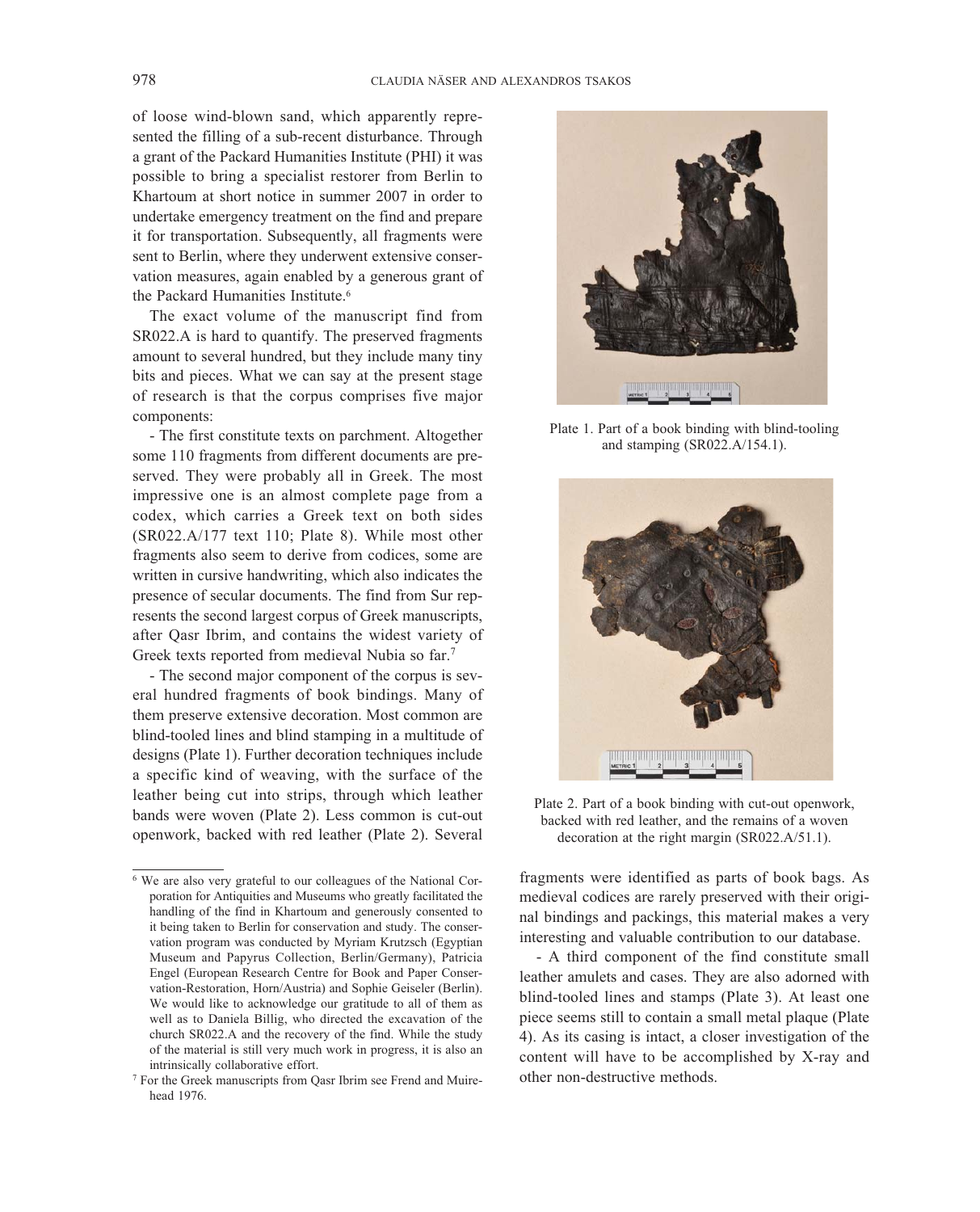

Plate 3. Amulet or pen-case (SR022.A/445).

- The corpus also comprises numerous leather cords and strands, including braided and knotted pieces. They probably all derive from book bindings, cases or amulets. More enigmatic are several tubes sewn from red leather stripes (Plate 5).

- The last element of the corpus consists of inscribed leather sheets. Most of them are very fragmented, but



Plate 4. Amulet (SR022.A/35.A).



Plate 5. Tubes sewn from red leather stripes (SR022.A/552).

two specimens are comparatively well preserved. Both carry texts in Old Nubian. One of them had originally been folded into a rod from both ends (SR022.A/25; Plate 6). After conservation treatment and a meticulous documentation the folding was opened, revealing a substantial text in Old Nubian (Plate 7). The second



Plate 6. Folded leather sheet with a text in Old Nubian: find condition (SR022.A/25).

specimen had been folded into a neat package. The specific form of the folding suggests that it contains a magical text.<sup>8</sup>

After the completion of the conservation treatment, we now set about a comprehensive study of the corpus. Next to philological and palaeographic analyses, this will also entail investigations in the material properties of the find as well as codicological research and the study of the socio-cultural context of the corpus. When completed, these investigations should considerably enlarge our knowledge of literacy, the craft of book

<sup>8</sup> We owe this insight to the unique experience of Myriam Krutzsch.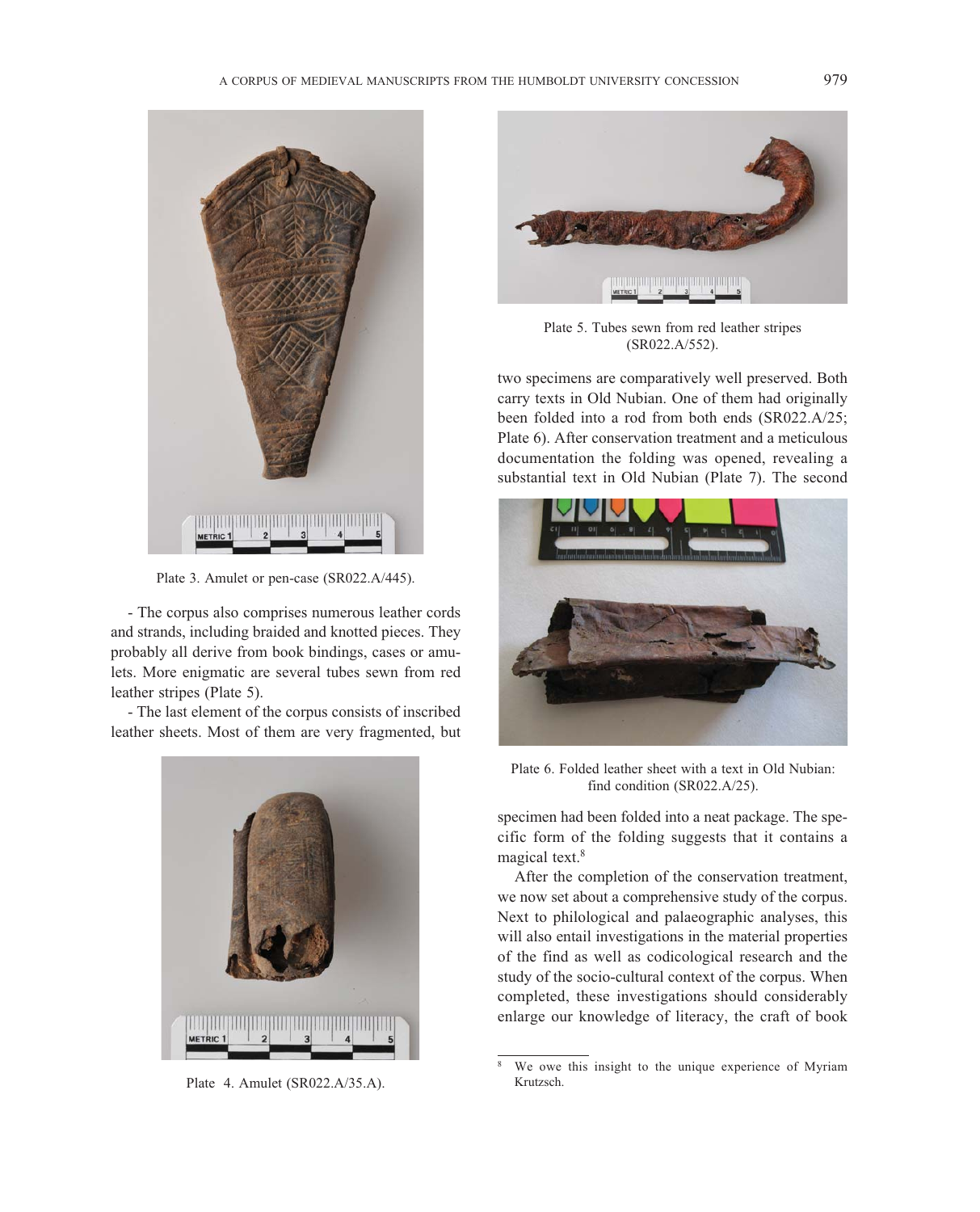

Plate 7. Leather sheet SR022.A/25 during unfolding.

binding, the role of religious writings and the use of amulets in rural communities of medieval Nubia.<sup>9</sup>

In order to illustrate the scope of the material, first results of the study of some of the Greek texts on parchment will be presented in the following part of this paper.

#### THE TEXTS

The largest Greek text of the corpus is, as mentioned above, SR022.A/177 text 110.10 This was collated with fragments nos 108 and 109 during conservation, resulting in an almost complete page of an obviously very fine manuscript (Plate 8). Its text is written with black mix ink; the decorated initials are filled with red colour. Red colour was also used for the decoration of the interior of the lobes of the letter "Φ". With the help of the *Thesaurus Linguae Graecae* (TLG)<sup>11</sup> the content of the page could be identified as part of the second section of the second homily on penitence (CPG 4333.2; MPG 49,  $283-292$ <sup>12</sup> by John Chrysostom (AD 349-407). This part of the homily refers to the reprobation of David by Nathan after the shameful events between David and Bathsheba, as narrated in the Second Book of Samuel, chapters 11 and 12.



Plate 8. Leaf of parchment with the second section of the second homily on penitence by John Chrysostom (SR022.A/177 text 110).

This content is not without interest, since it identifies a Chrysostomian homily, which is linked to the conflicts of John as Bishop of Constantinople (AD 398- 407) with Empress Aelia Eudoxia (AD 395-404), wife of Arcadius.13 These conflicts led to John's deposition and death in exile, but also guaranteed his exaltation as a martyr of an unjust ruler. Such a view about the end of his life was particularly important in Egypt, where Eudoxia was held responsible for all the troubles that had set John as Bishop of Constantinople and Theophilus as Patriarch of Alexandria (AD 385-412) in opposing camps.14 She was thus made the scapegoat in a conflict that could otherwise have compromised the sanctity of John Chrysostom for the Coptic Church, which would naturally look favourably to one of the

<sup>9</sup> The full publication of these studies is planned to be part of the final reports of the Humboldt University Nubian Expedition to the Fourth Nile Cataract in *Meroitica*.

<sup>&</sup>lt;sup>10</sup> Previous mentions of this manuscript are in Näser 2007, 44-45, fig. 5; 2008, 77-78, fig. 5; Billig 2007, 94, fig. 22; 2008, 111; Tsakos 2009, 6.

<sup>11</sup> See http://www.tlg.uci.edu.

<sup>12</sup> These abbreviations mean: *C(lavis) S(criptorum) G(raecorum) and M(igne) P(atrologia) G(raeca)*.

<sup>&</sup>lt;sup>13</sup> These links are based on the reference in the third section of the homily in question to Jezebel, wife of King Ahab (1 Kings, 16:29-22:40). This biblical figure had been used by Chrysostom as a parallel to Eudoxia's misbehaviours. According to Chrysostom's main biographer, Palladius (Discourse, Dialogue 8), "the crime of high treason was the insult he had given the empress, according to the synod's report, in having called her Jezebel" (translation by Kelly 1995, 228).

<sup>&</sup>lt;sup>14</sup> For a full discussion of Chrysostom's life see Kelly 1995.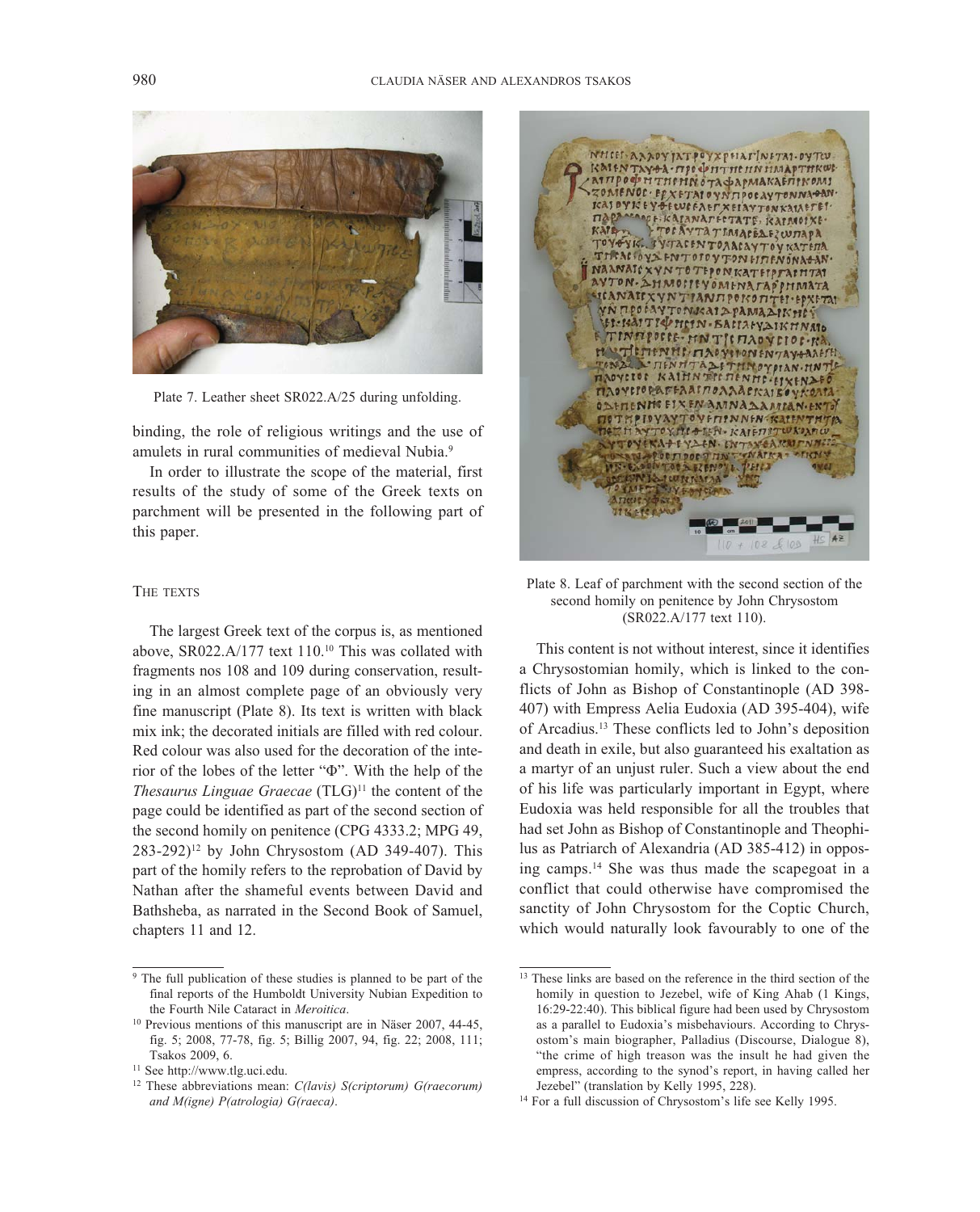first patriarchs on the throne of Alexandria, soon to become the see of the Monophysite Church of Egypt.

It is in this context that we should evaluate the existence of Chrysostomian works in both Egypt and Nubia. There must have been particular circles in the Egyptian Church who supported the propagation of works of the early fathers of the Eastern Church in order to enrich the Christian culture of their environment, but also direct it towards specific spiritual, ecclesiastic, hierarchic and diplomatic choices. Since church dignitaries undoubtedly played a major role in both the internal and the external affairs of the Makurian state, successful communication between the Coptic and the Nubian Churches would have furthered the political aims shared by them. Especially after the conquest of Egypt by the expanding Islamic caliphate (AD 641), the Coptic Church found itself in a state of captivity in its own land. With the doctrinal issues separating it from the Byzantine Empire, the only address the Copts could turn to for support and protection was the Kingdom of Makuria, united with the Kingdom of Nobadia at latest since the early 7<sup>th</sup> century (Godlewski 2004, 58-61). Diplomatic moves based on a common religious language and shared doctrines would have been vital for keeping alive the hopes of the Egyptians for a liberation from the Muslim overlords and the reestablishment of Egyptian sovereignty.15

#### PALAEOGRAPHY

With such a historical background to appreciate the significance of the Chrysostomian text identified in the Sur codex, one may wonder what is to be gained from a more in-depth analysis of the manuscript itself. Let us first consider the issue of palaeography, an area of study, which has not yet been developed for Nubian texts, except for a few isolated remarks.16 The particular observation of interest here concerns the various occurrences of a decorated form of the letter "Φ" with a red ink fill in its lobes.17 This form does not appear, to our knowledge, outside the Nile Valley. Its presence in the text from Sur suggests the production of this manuscript in either a Nubian or an Egyptian milieu. The same should apply to all fragments with similar palaeography, and indeed there is one more fragment from Sur that preserves exactly the same rendering (fragment 6, Plate 9).



Plate 9. Flesh side of parchment fragment SR022.A/177 text 6 with decorated "Φ".

Further letters from fragment 6, like the "Π" with its top stroke not protruding above the vertical ones, or the combination of "T" and "I", with the latter attached to the right end of the horizontal antenna of the former, do not only link fragment 6 to the same tradition as the restored pages of fragments 108/109/110, but also to the same scribe. His hand can easily be identified by a detailed comparison of letters like "A", "Δ", "H", "Θ", "M", "Ξ", "Y", which occur in the same forms also on fragments 1, 7, 22, 44 and 53.

These observations can be related to palaeographic corpora based upon general data from early Byzantine and Coptic manuscript production, or specific collections with particular interest for our region, like the latest textual finds from the Sinai.18 A combination of data from these sources places the writing of the Sur manuscripts somewhere between the Alexandrian and the Biblical script and perhaps closer to an Upright Pointed Majuscule. Its specific execution suggests a dating of our manuscripts in the  $9<sup>th</sup>$  or  $10<sup>th</sup>$  century AD. This date is corroborated by the existence of decorated initials and the selective use of diacritical marks, particularly breathings, upon vowels.<sup>19</sup>

<sup>&</sup>lt;sup>15</sup> These ideas will be developed further in the PhD thesis of Alexandros Tsakos.

<sup>16</sup> E.g. Griffith 1913, 41; Frend 1986, 66; 1987, 90; 1989, 94; Browne 1981, 19; 1983, 78; 1984, 19-20; 1998, 1.

<sup>&</sup>lt;sup>17</sup> A complete list and interpretation will by presented in the PhD thesis of Alexandros Tsakos.

<sup>18</sup> Cavallo and Maehler 1987; Cramer 1964; Nicolopoulos *et al*. 1999.

<sup>19</sup> See Brubaker 1991, 41; Cavallo and Maehler 1987, 2. A full palaeographic analysis of the Greek manuscripts from Sur will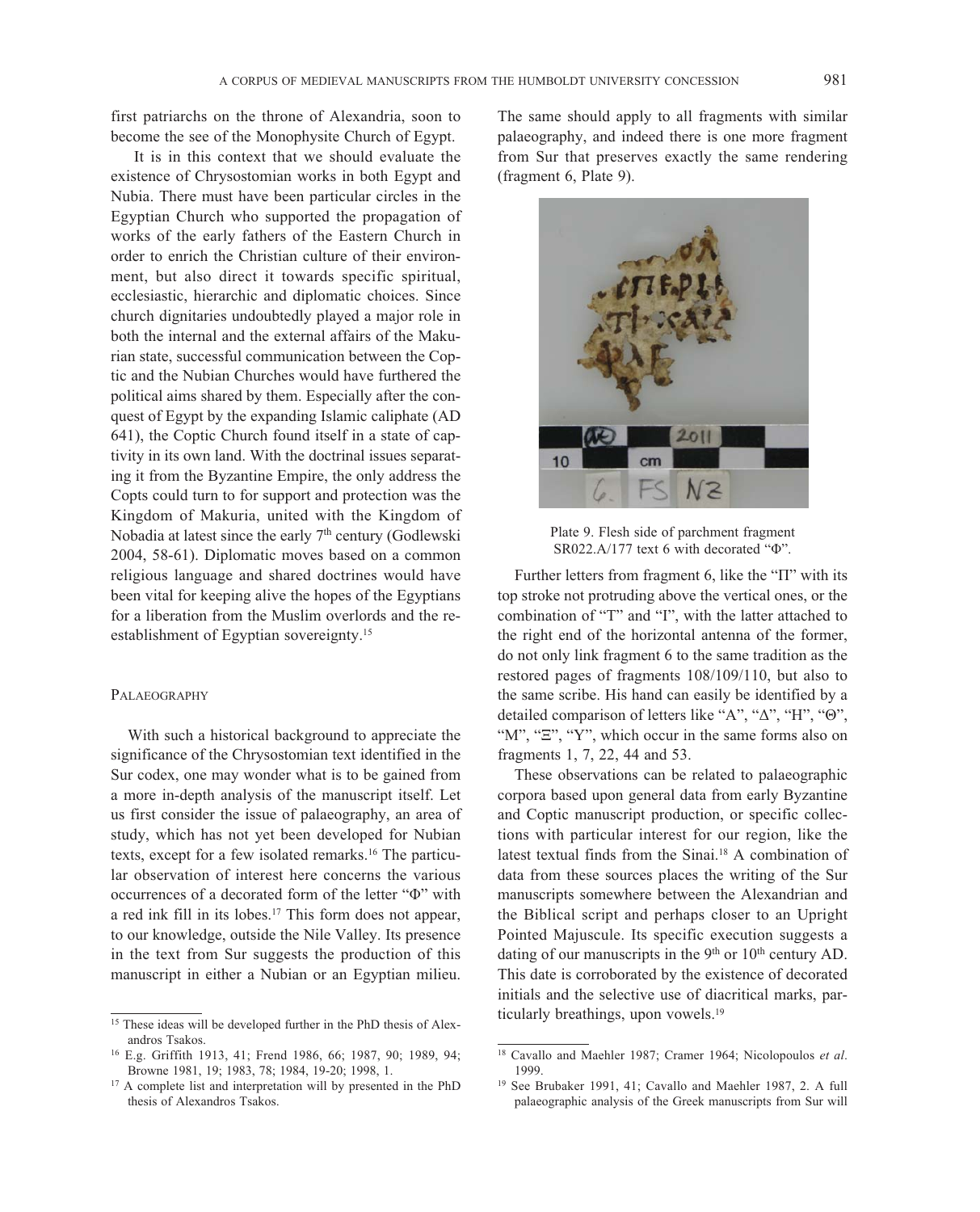Closer examination of the manuscript tradition of the Chrysostomian homilies shows that the earliest manuscripts known to contain CPG 4333.2, which is also present in the text of  $108/109/100$ , date from the  $10<sup>th</sup>$ century AD.20 This means that at the present state of knowledge, the manuscript from Sur, as a product of a scriptorium in Egypt or Nubia, is the earliest attested source for this specific homily, making it particularly valuable for patristic studies.

#### THE BOOK

Based upon the TLG and palaeographic observations, further fragments, namely 1, 6, 7, 22, 44, and 53, of the Sur corpus could be grouped together and traced to a single textual source. They all come from the second section of the first homily on the title of the  $50<sup>th</sup>$ Psalm, attributed again to John Chrysostom as one of the *spuria* of his *opera* (CPG 4544; MPG 55, 565-588; de Aldama 1965, 294). The subject of this homily, which is now for the first time evidenced from Nubia, is none other than the penitence expressed in the  $50<sup>th</sup>$ Psalm by David after he had been confronted by the prophet Nathan for his adultery with Bathsheba i.e., the same subject as that of the second homily on penitence identified on leaf 108/109/110.

The importance of this identification is not restricted to the addition of another homily to the *Corpus Chrysostomicum Nubianum* or to the identification of a coherent group of sermons written by the same scribe somewhere along the Nile. Without minimizing these aspects, there is a further point of interest, related to issues of codicology. Arranging the six fragments under investigation "inside" the text of the *editio princeps* of the homily in question and subsequently adjusting this in order to fit its text to the surviving fragments, reveals that they all come from the same leaf (Figure 2). Now, this leaf as reconstructed on the basis of the six preserved fragments has characteristics very similar to leaf 108/109/110. They both contain texts of 24 to 29 lines with 25 to 35 letters per line. The page with the homily on the title of the  $50<sup>th</sup>$  Psalm has slightly less lines and fewer letters in each line, but since there is no strict uniformity of margins on the

pages of an individual codex $21$  it seems likely that both leafs, and thus both homilies, come from the same "book". A point corroborating this suggestion is that among 89 attestations of CPG 4333 and 52 attestations of CPG 4544, eleven concern codices where both homilies are bound together. In fact, in most of these cases, the two homilies appear in direct succession or with the second homily on Psalm 50 (CPG 4545) in between.<sup>22</sup> With the dating suggested above, fragments 1, 6, 7, 22, 44, 53, 108, 109 and 110 discussed here might have belonged to the oldest known codex assembling Chrysostomian homilies, of which CPG 4333 and CPG 4544 were part.

#### **CONCLUSIONS**

Finally, it is worth considering whether the significance of these manuscripts for the Nubian Church in general and for site SR022.A in particular can be discerned. The manuscripts in question were found at a church of the Classic Christian Period, which had apparently been used well into the later periods of the Christian era.23 Though we do not know when the manuscripts had reached Sur, we know that they were there when the church SR022.A went out of use. In view of the dating of the manuscripts themselves, as proposed above, this means that ecclesiastic and/or state authorities had preciously kept them for several centuries, even into a time when Old Nubian had apparently supplanted Greek and Coptic in both literary and documentary usage (Ochała 2011, 348). It is also uncertain, whether texts as the homilies testified in the manuscripts from SR022.A had actually been used in liturgical practice, or had rather been destined for religious learning and contemplation – in the latter case, the Sur corpus should be connected to a center of literacy and faith, such as a monastery might have been. We know far too little about religious practice and the use of religious writings in the Nubian church and its various congregations to decide whether the presence of a codex with Chrysostomian homilies in a rural community, far away from the known religious centers of the periods in question, is representative or an exceptional constellation. This, we can only learn from further

be developed in the PhD thesis of Alexandros Tsakos.<br><sup>20</sup> This investigation was carried out with the help of the database PINAKES (http://pinakes.irht.cnrs.fr/) developed by the Institute for the Research and History of Texts (I.R.H.T.) at the National Centre for Scientific Research (C.N.R.S.) in Paris, France.

<sup>21</sup> See Turner 1977, 22-23.

<sup>&</sup>lt;sup>22</sup> These statistics are produced from the PINAKES database.

<sup>23</sup> See above p. 977 with note 5. For a preliminary assessment of the use life of SR022.A on the basis of the ceramic evidence see Pluskota 2008.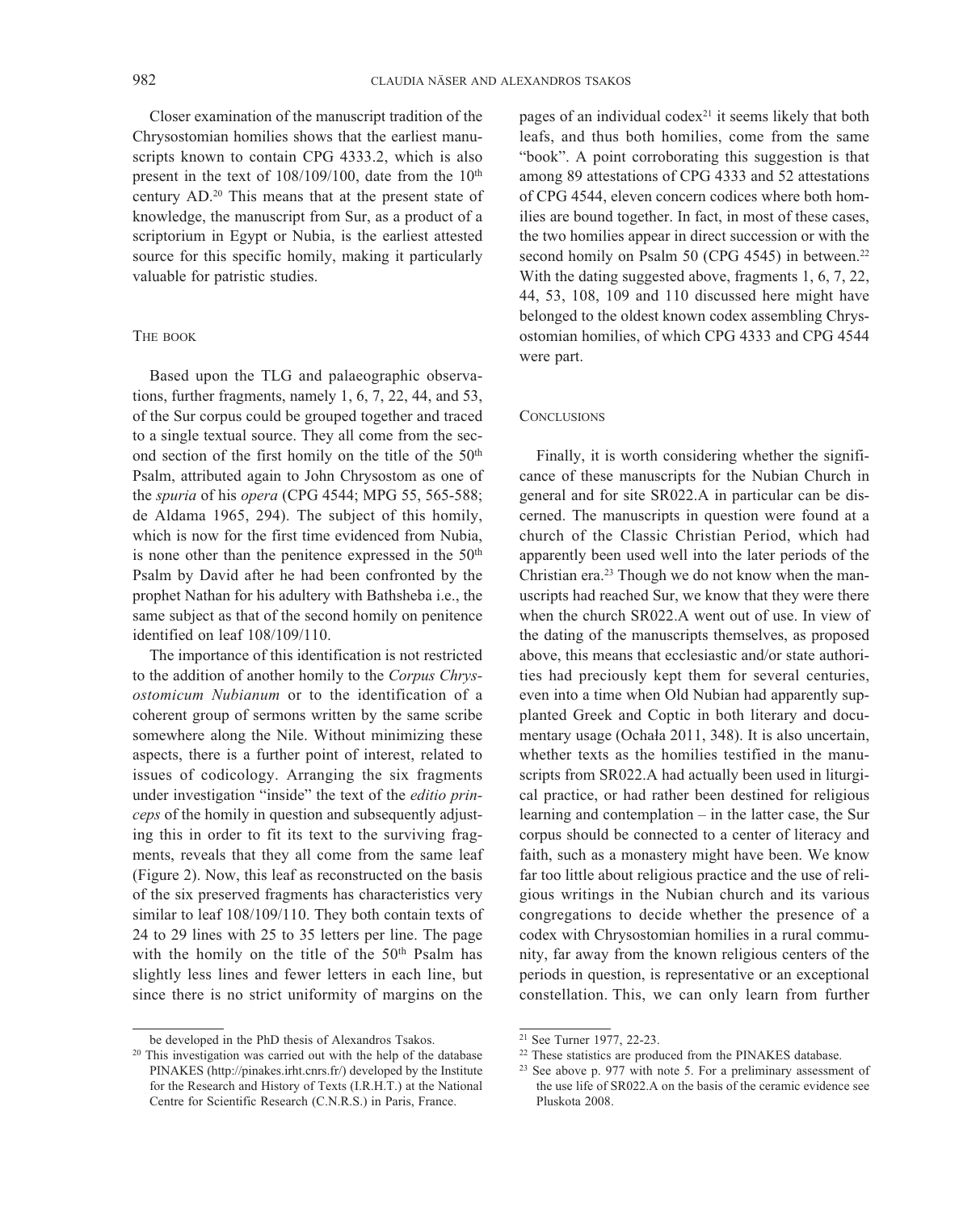

Figure 2. The part of the second section of the first homily on the title of the 50<sup>th</sup> Psalm by John Chrysostom, as reconstructed on the basis of fragments SR022.A/177 texts 1, 6, 7, 22, 44 and 53.

investigations of medieval sites throughout Nubia producing comparable characteristics and comparable finds. For the time being, even with severe constraints in terms of contextual data, the manuscripts from Sur show that John Chrysostom was known in Nubia not only from Coptic and Old Nubian sources,<sup>24</sup> but that his works were transmitted and read, if not preached, in Greek as well. Further work on the Sur find will broaden our understanding of this point as well as produce rare insights into many other aspects of Nubian literacy, the role of religious writings, amuletic objects and the equipment of churches in rural Nubia.

#### **BIBLIOGRAPHY**

- Billig, D. 2007. 'H.U.N.E. 2007 die Kirche SR022.A', *Der antike Sudan. MittSAG* 18, 89-98.
- Billig, D. 2008. 'H.U.N.E. 2007: The Church SR022.A', in Gratien (ed.), 109-120.
- Browne, G. M. 1981. 'Griffith's Old Nubian Lectionary', in T. C. Schadeberg and M. L. Bender (eds), *Nilo-Saharan: Proceedings of the First Nilo-Saha-*

*ran Linguistic Colloquium, Leiden, September 8-10, 1980*. Dordrecht, 145-150.

- Browne, G. M. 1983. 'Griffith's Stavros Text', *Studia Papyrologica* 22, 75-119.
- Browne, G. M. 1984. Chrysostomus Nubianus: An Old *-ubian Version of Ps. Chrysostom, In Venerabilem Crucem Sermo*. Papyrologica Castroctaviana 10. Rome, Barcelona.
- Browne, G. M. 1988. 'An Old Nubian Version of Ps.- Chrysostom In Quattuor Animalia', *Altorientalische Forschungen* 15, 215-219.
- Browne, G. M. 1998. The Old Nubian Martyrdom of *Saint George*. Corpus Scriptorum Christian orum Orientalium 575, Subsidia 101. Louvain.
- Brubaker, L. 1991. 'The Introduction of Painted Initials in Byzantium', *Scriptorium* 45, 22-46.
- Cavallo, G. and H. Maehler 1987. *Greek Bookhands of the Early Byzantine Period (A.D. 300-800)*. London.
- Cramer, M. 1964. *Koptische Paläographie*. Wiesbaden.
- de Aldama, J. A. 1965. *Repertorium Pseudochrysostomicum*. Paris.
- Frend, W. H. C. 1986. 'Fragments of an Acta Martyrum from Qasr Ibrim', *Jahrbuch für Antike und Chri-stentum* 29, 66-70.
- Frend, W. H. C. 1987. 'A Eucharistic Sequence from Qasr Ibrim', *Jahrbuch für Antike und Christentum* 30, 90-98.

<sup>24</sup> For these see Browne 1984; 1988; Plumley and Browne 1988, 40-47: text no. 10, pls 9-10; Hagen 2007.